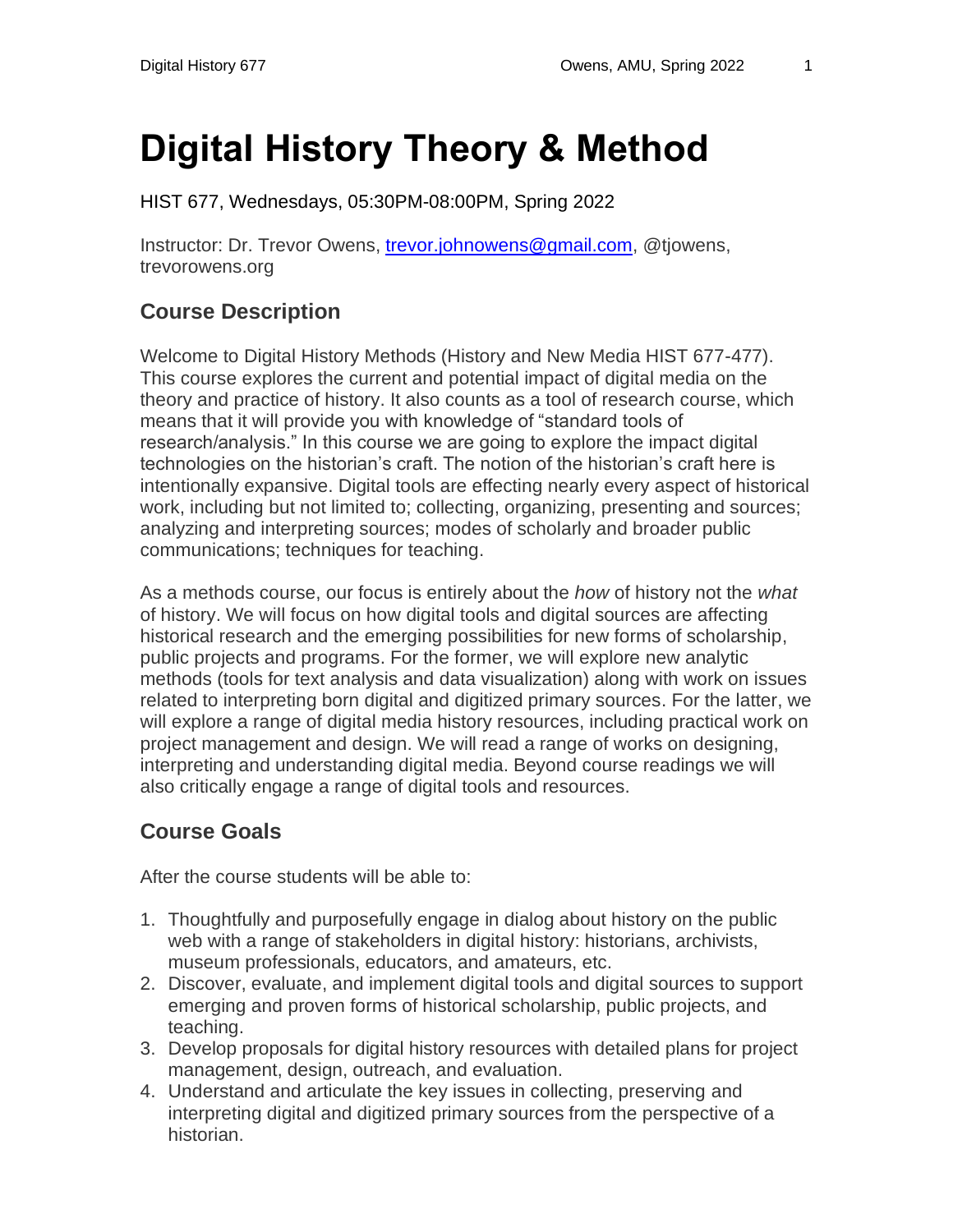# **Overview of Assignments**

**Blogging** (40% of grade) You must post at least six times to the course blog. Each of your posts should be between 500-1200 words. These six posts must include;

- Intro post (Due on or before **Jan 19**) Give a bit of background on yourself, what you are hoping to get out of the grad program you are in and what you are most interested in getting out of this course.
- Reading response post (due Saturday by midnight the week before you lead discussion)
- Digital tool or resource review post (due Saturday by midnight the week before you lead discussion).
- Proposal for print project blog post (Due on or before **Feb 2**)
- Proposal for digital project blog post (Due on or before **Feb 9**)
- Project reflection blog post (including poster due on or before **April 29**)
- Commenting: 12 substantive comments on posts on the course blog.

#### **In Class Participation** (30% of grade)

- Tools/resources demonstration: Present a 10-15 min demonstrations of tools or resources which you reviewed for the blog to the class
- Lead discussion on a set of readings: What are the arguments of the readings you blogged about? How do they hang together or where are they in conflict? Come prepared with questions to keep discussion going.
- Class attendance and active participation in class discussions. Notify me in advance if you are going to miss class, missing more than two class sessions will significantly impact your class participation grade.

#### **Project** (30% of grade)

- Preliminary project pitches: a 3-5 minute "elevator pitch" for your research project or digital project. (In class, **Feb 16**)
- Research paper (5,000-7,000 words) OR digital resource (digital resource and 300-700 word project statement). (Due **April 15**)
- Revision of research paper or digital resource. Posted online, either on the class blog or linked to from a post on the class blog. (Due, **April 29**)
- Final project poster presentation: Create a conference poster and hand out to present your work in a mini-conference held on the last day of class (Due, **April 29**)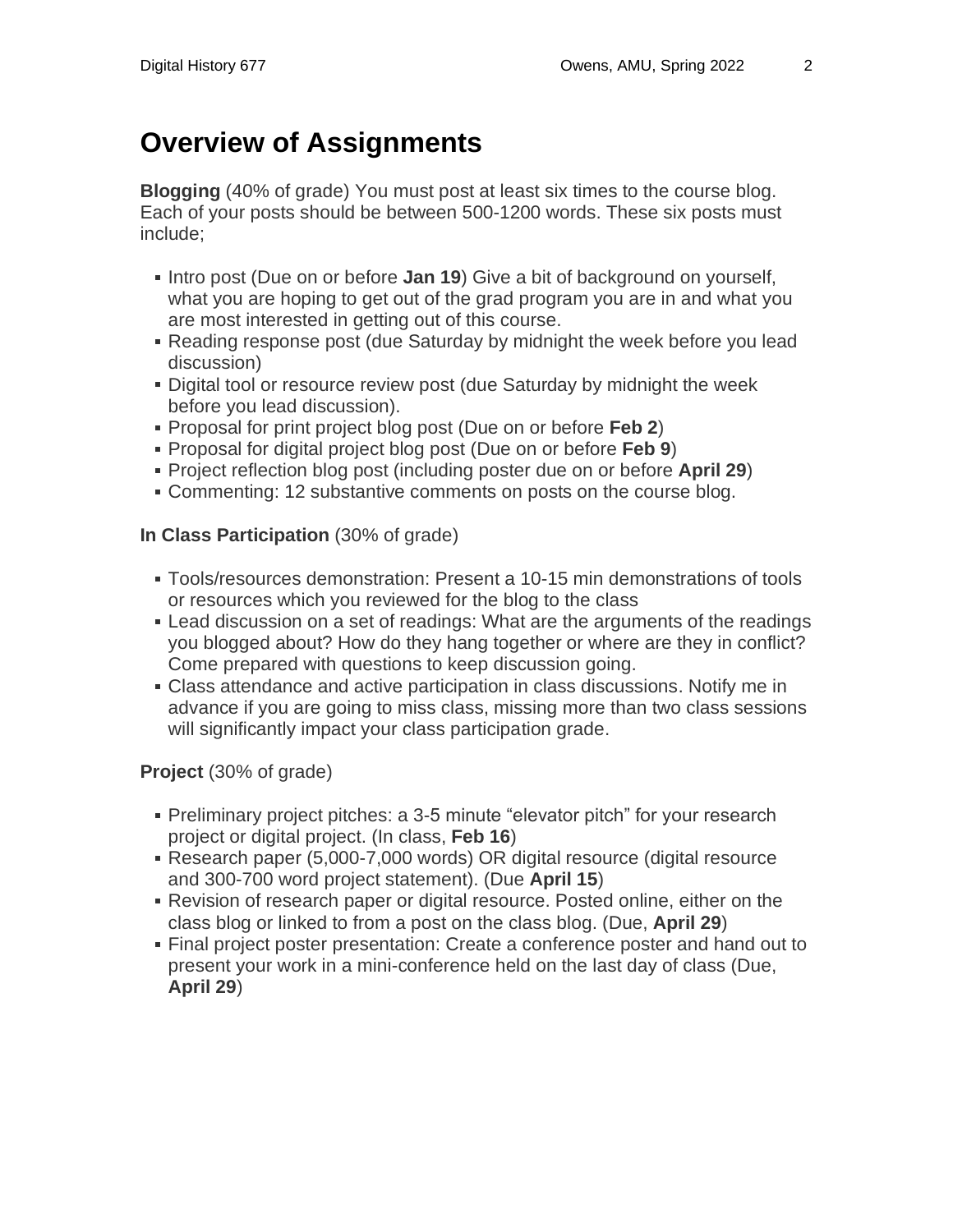# **Guidance for Assignments**

What follows below is guidance on aspects of all the required assignments for the course. All the due dates for assignments are listed in the Overview of Assignments and also in the Week-by-Week section of the syllabus.

#### **Read Strategically**

Throughout all of our readings here you are going to need to read strategically. You need to get what you need out of the book or article; this often does not require readying every word in an article or a book. On how to read for graduate seminars see Miriam [Sweeney's](https://miriamsweeney.net/2012/06/20/readforgradschool/) or Larry [Cebula's](http://northwesthistory.blogspot.com/2010/04/how-to-read-book-in-one-hour.html) blog posts. The same is true for digital projects you are going to show and tell, you need to figure out enough of it to talk about it and think about it's implications but there is no expectation for you to master the given tool or digital resource.

#### **Course Blogging**

We are not simply going to learn about digital history in this course, we are also going to *do* digital history. That means we need to engage with the public web. To this end, a significant amount of our course communication is going to happen in a public course blog.

On the first day of class I will show you how to use the blog. You are expected to post a minimum of six times, once about the readings you lead discussion on, once about the digital tools or resources you demonstrate, once with each of your project proposals and a reflection on your project. We will sign up for who writes about what on the first day of class.

These are blog posts, and as such they should not be written like five-page essays. Part of the goal of this assignment is to become familiar with the genre and format of thoughtful blogging. You need to get in, say something interesting, synthesize some thoughts and get out. Ideally briefly summarizing/explaining/showing what the readings or tools say or do, commenting on them or otherwise offering some new insights you think you can add, and then ending with an invitation to discussion. You should think of your posts as mixing the features of a well-composed academic book review and the well conceived blog post. Read this for a sense of the features of an [academic book review.](http://historyprofessor.org/reading/how-to-write-a-review/) For notes on [how to write blog posts](http://www.quicksprout.com/2009/07/21/how-to-write-a-blog-post/) see this post. Posts for a given week must be on the web at least four days before class (yes, if you want you can post it at 11:59 PM on that day).

Do not assume your reader has detailed knowledge of the things you are writing about. One of the goals of the blog is to invite interested third parties into a conversation with our course. If we are doing this right you can expect comments and dialog with historians, humanists, librarians, archivists, curators, and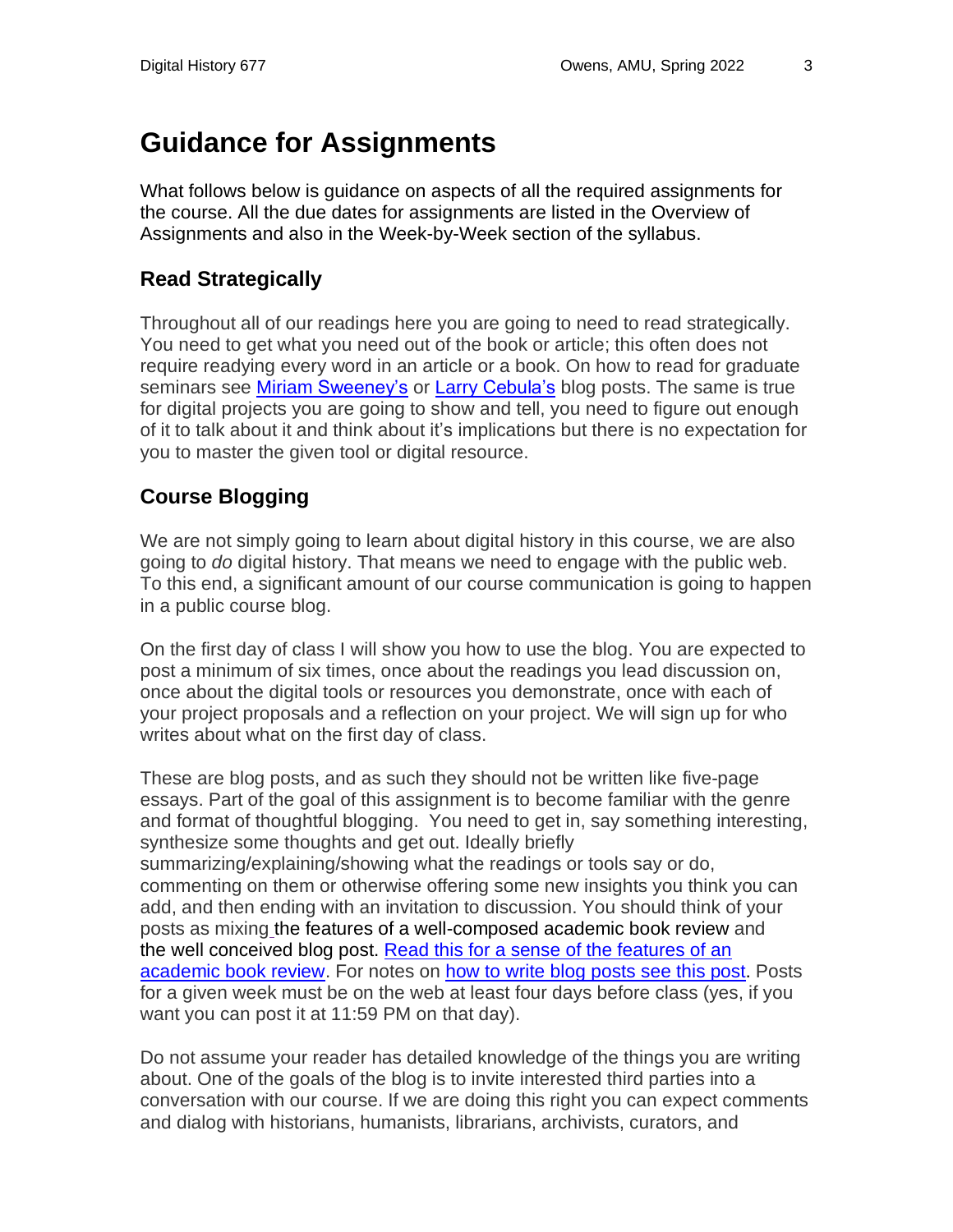bloggers who are not participating in the course as students but who are participating in the public conversation we initiate through the blog.

#### **Your identity and the blog**

This is public so one of our first considerations is going to be personal identity. While this is a practical matter it is also, very directly, part of the subject matter of the course. I would encourage you to blog with your real name, it is a [good](http://www.foundhistory.org/2009/02/26/brand-name-scholar/) idea for you to start building a web [presence](http://www.foundhistory.org/2009/02/26/brand-name-scholar/) for yourself. It has even been suggested that in the emerging interdisciplinary field of digital humanities you can either ["be](https://web.archive.org/web/20161114014524/http:/academhack.outsidethetext.com:80/home/2010/be-online-or-be-irrelevant/) online or be [irrelevant.](https://web.archive.org/web/20161114014524/http:/academhack.outsidethetext.com:80/home/2010/be-online-or-be-irrelevant/)" With that said, many people have good [reasons](http://www.zephoria.org/thoughts/archives/2011/08/04/real-names.html) not to use their real [names](http://www.zephoria.org/thoughts/archives/2011/08/04/real-names.html) on the web. With that in mind, if you are uncomfortable with sharing your name publicly, you should feel free to use a pseudonym or a handle. If there is a reason that you do not want to share your work on the web please send me an email or meet with me after class. I feel that this public dialog is an important course goal, but I will of course understand and accommodate anyone that needs a different arrangement. If at the end of the course you would like to continue blogging, I will be happy to show you how we can pull all your posts out and into a new blog of your own. We will talk about this identity decision on the first-class day.

#### **Keep the conversation going**

Posting is not the end of the assignment. After posting you need to foster the discussion you are initiating. When people comment you need to give substantive responses. Try to engage everyone who comments in some fashion and try to use the comments to sustain a conversation you began at the end of your post. Do not hesitate to ask if you would like help with this process or want any advice about how to keep the conversation going.

#### **Commenting is also an assignment**

Beyond posting you are expected to contribute substantive comments to a minimum of 12 of your peers' posts. Your comments should extend and contribute to the conversation. Good comments are an important genre unto themselves. [Profhacker's guidelines for comments](https://profhacker.com/about/) for a sense of the kind of comment ecosystem we are trying to produce. Along with that, see [this piece on](http://grammar.quickanddirtytips.com/how-to-write-a-blog-comment.aspx)  [how to write a great blog comment](http://grammar.quickanddirtytips.com/how-to-write-a-blog-comment.aspx) for some suggestions on the format for comments. Comment early so that others have a chance to read them.

#### **The course blog is the required reading we write ourselves**

Beyond posting and commenting everyone needs to read everything on the blog before class each week. This is the part of the course readings that we write ourselves and in all honesty, this is the most important springboard for our inclass discussions. The blog extends the function of classroom, and it is essential that everyone follow and participate in it.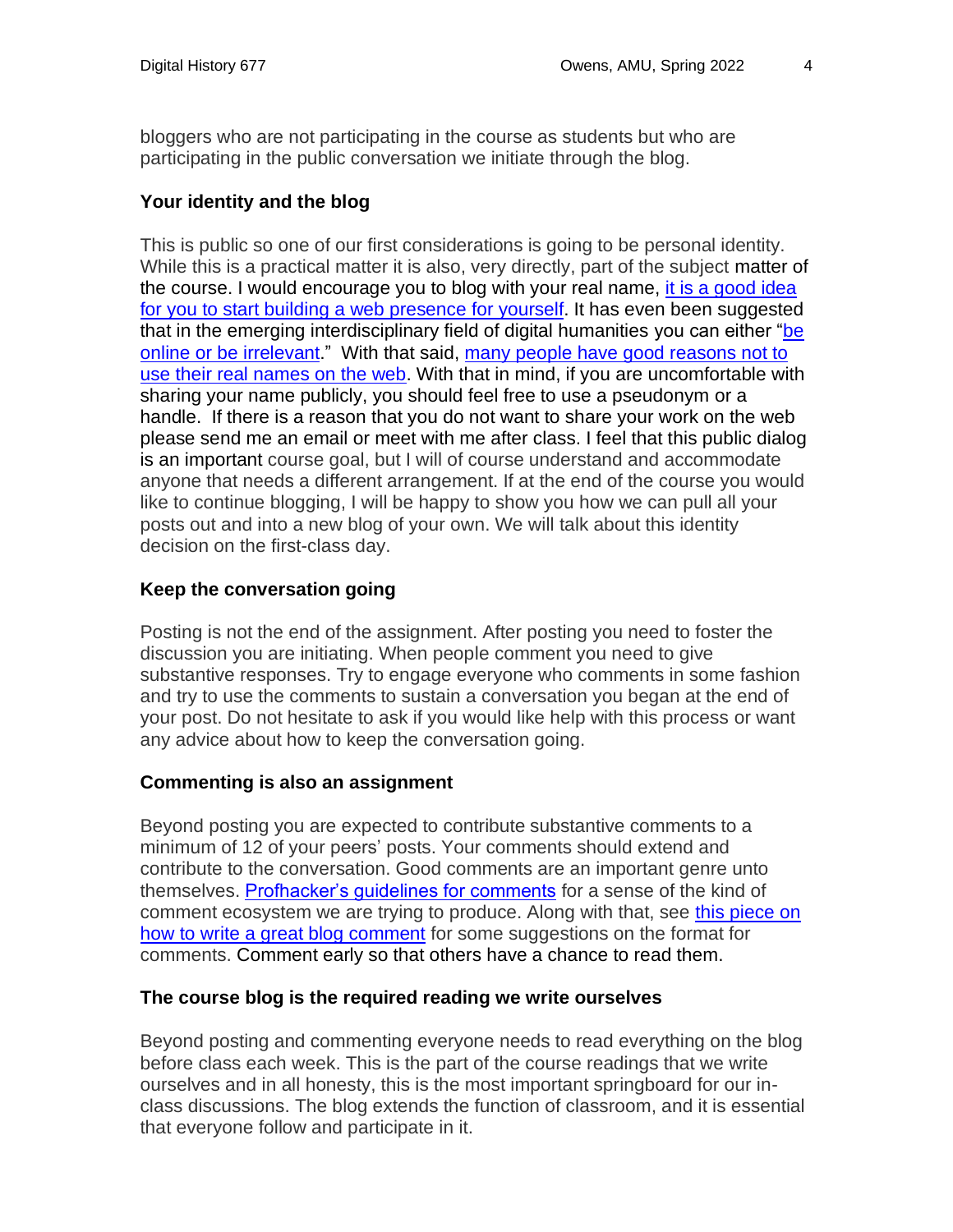# **Course Project**

Everyone will write **two proposals**: a proposal for a print project and a digital project. You only need to **follow through on one of those two proposals**. In the case of the print project the final result should be a 5,000-7,000 word Chicago style journal article. (For an [example](http://victorianresearch.org/googling.pdf) see this article we will read later in the semester.) In the case of the digital project, it should be the digital resource you devise and a short 500-1000 word project statement that articulates the goals of the project, connects it to other projects we discussed in class, and briefly offers personal reflections on what you learned from the project.

#### **Print Project, study something digital:**

The objective here is to approach digital media and content as historians. To that end, you are going to think about how to write something about digital that has to do with history. This could include using software we discuss to engage with a set of primary sources or exploring born digital material associated with a field you are already familiar. For example, if you are interested in the Civil War you could plan and execute a research project on how a particular Civil War memorial is presented and discussed on Flickr, or compare how it is reviewed on Yelp, or analyze how it is represented in some set of video games, or explore how a particular Civil War site uses Twitter, or use something like Mike [Davies'](http://corpus.byu.edu/time/) online corpus of *Time* [magazine](http://corpus.byu.edu/time/) to explore trends in discussions of the Civil War or a particular historical figure.

Whatever you do you need to ground the study in both historiography for whatever topic you work on and incorporate material from our readings on digital history. In short, all of the readings offer potential models for this project. If you decide to work on a print project I strongly encourage you to set up [regular](https://www.american.edu/provost/academic-access/writing-center.cfm) [appointments](https://www.american.edu/provost/academic-access/writing-center.cfm) with a writing consultant in the writing center. (As an aside, you have no idea how invaluable the sustained attention of someone from a writing center is, outside of a university environment this kind of attention to your writing costs a fortune and it is there waiting for you to use it for free.) Simply put, good writing is re-writing. If you work with them starting at the proposal stage, through your first full draft, and on through your final paper you will end up with something you can really be proud of. Along with that, you will likely end up with something you could publish in an academic journal.

#### **Digital Project, build something scholarly:**

In terms of a digital project, you should take one of your interests and develop a digital resource around it. This should explicitly NOT be putting an essay on a webpage. Whatever you propose there should be clear reasons that this should be digital, it should probably draw on something we worked on in class. I would suggest staying away from difficult technical projects. While I would be thrilled if you taught yourself the ins-and-outs of a programing language and wrote your own content management system to build a blog it would be a much better idea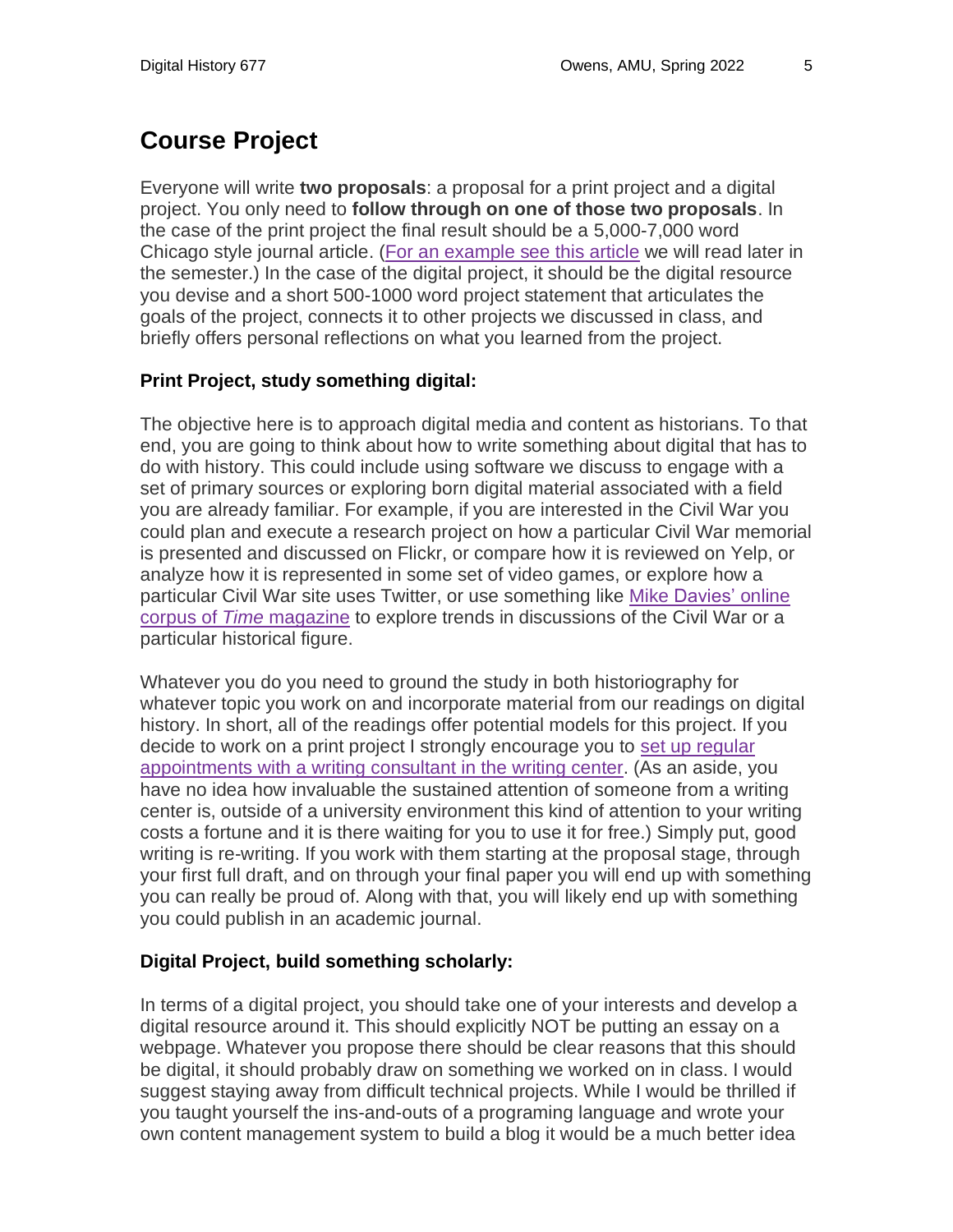for you to simplify the technical decisions in your project and just use something like wordpress.com or omeka.net which does not require you to devote your time to primarily technical issues.

To restate this, the goal of this project *is not* to demonstrate technical competence. Please simplify technology decisions and focus your time on using something that already exists in a novel way. Proposals should include major features from the Brown (2006) book;

- a) A description of audience
- b) A comparison to existing projects
- c) A detailed description of the thing to be created
- d) A plan for outreach and publicity
- e) A plan for how you will evaluate the project.

Examples could include starting and curating a Flickr pool focused on collecting and interrupting representations of the American west, in consultation with the DC historical society you might build an Omeka exhibit to complement one of their physical exhibits, you might create an annotated Google my map or a set of tours using a mobile app like HistoryPin that gives an interpretive tour of the history of the design of the national mall.

In the real world, basically all digital projects in this field are the result of the work of teams. To that end, if you want to work with a partner on a project please feel free to. However, I would like to see you break the work up between the partners and have each of you still do each of the individual parts of the writing and reflection bits.

If you decide to finish your digital project as your final project the expectation is that you have something that is at least a working proof of concept. In some cases, it will be possible to scope something tightly enough that you can make the whole thing during our course. That is, however, not necessary. The essential part of this assignment is to show that you can conceive of this kind of project and that you can make the large moving parts come together. However grand the thing you would like to see in the world is, [there is some version of it that you can](http://www.trevorowens.org/2011/07/the-digital-humanities-as-the-diy-humanities/)  [sketch out and put out there for everyone to see that you can get together during](http://www.trevorowens.org/2011/07/the-digital-humanities-as-the-diy-humanities/)  [our time together in this class.](http://www.trevorowens.org/2011/07/the-digital-humanities-as-the-diy-humanities/)

#### **Project Poster:**

One analog genre of scholarly communication that shows no sign of disappearing is the conference poster. The culmination of our class is going to be our own version of a conference poster session. Half the class will present their posters for the first half of class while the rest of the class visits the posters. Then we will swap roles for the second half of class.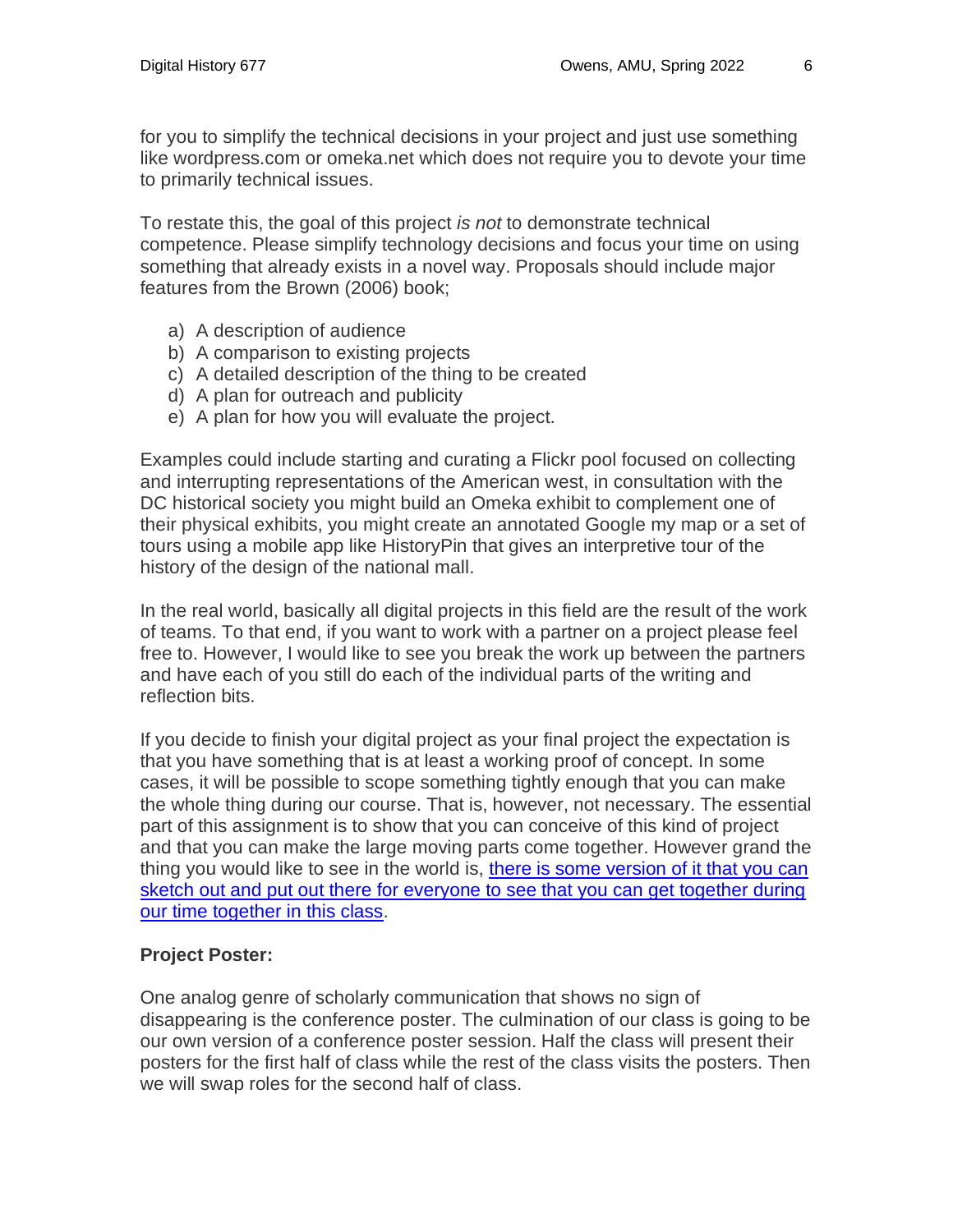This should be a relatively painless process. The easiest way to do this is to make your poster as a single powerpoint slide. You shouldn't need a lot of text (300-500 words) will likely do. I realize it can be difficult to source a big printer (which you will need if/when you participate in a poster session). So, feel free to print them out on regular printer paper and just bring a stack of them as handouts so that people can read them as they visit you presenting your poster. For further guidance on conference posters see these quidelines from the AHA, these [guidelines from NYU](https://guides.nyu.edu/c.php?g=276826&p=1846154) and [these from the University of Alabama](http://undergraduateresearch.as.ua.edu/presenting-your-work/making-posters/)

#### **Virtual class days**

Several days on the course syllabus are marked as virtual class. For these days we will not meet face to face. Instead, please use the time we would have spent in class to further engage in course discussions and work via the course blog. Virtual class will be asynchronous, so you don't need to use exactly the time set aside for face-to-face class to do this work. For people who sign up to cover readings and or practicums during these virtual class days go into further depth on your blog posts and spend more time responding to comments from classmates. If we end up with inclement weather we will not cancel class but will instead shift to asynchronous virtual class for the week.

# **Books**

You will need to get access to these eight books. I've given links to them on Amazon where you can likely find relatively inexpensive copies of all of them. With that noted, you should also be able to get free online access to all of them through the library.

- 1. Brown. (2006). [Communicating Design: Developing Web Site](http://www.amazon.com/Communicating-Design-Developing-Documentation-Planning/dp/0321392353)  [Documentation for Design and Planning.](http://www.amazon.com/Communicating-Design-Developing-Documentation-Planning/dp/0321392353) Note: **Be sure you read the 2006 edition**. (Available as eBook through AU)
- 2. D'Ignazio & Klein (2020). [Data Feminism.](https://data-feminism.mitpress.mit.edu/) (Open Access)
- 3. Farman. (2012 or 2021). Mobile Interface Theory: Embodied Space and [Locative Media.](http://www.amazon.com/Mobile-Interface-Theory-Embodied-Locative/dp/0415878918) (Available as eBook through AU)
- 4. Fitzpatrick. (2011) [Planned Obsolescence: Publishing, Technology, and](https://www.amazon.com/Planned-Obsolescence-Publishing-Technology-Academy/dp/0814727883/ref=sr_1_1?ie=UTF8&qid=1512919226&sr=8-1&keywords=planned+obsolescence)  [the Future of the Academy](https://www.amazon.com/Planned-Obsolescence-Publishing-Technology-Academy/dp/0814727883/ref=sr_1_1?ie=UTF8&qid=1512919226&sr=8-1&keywords=planned+obsolescence) (Available as eBook through AU)
- 5. Flanagan. (2013). [Critical Play: Radical Game Design](https://www.amazon.com/Critical-Play-Radical-Design-Press/dp/0262518651) (Available as eBook through AU)
- 6. IDEO. [The Field Guide to Human Centered Design.](https://www.designkit.org/resources/1) Free eBook.
- 7. Kirschenbaum. (2012). [Mechanisms: New Media and the Forensic](https://www.amazon.com/Mechanisms-Media-Forensic-Imagination-Press/dp/026251740X)  [Imagination.](https://www.amazon.com/Mechanisms-Media-Forensic-Imagination-Press/dp/026251740X) (Available as eBook through AU)
- 8. Rinehart & Ippolito. (2014). [Re-collection: Art, New Media, and Social](http://www.amazon.com/Re-collection-Media-Social-Memory-Leonardo/dp/0262027003)  [Memory.](http://www.amazon.com/Re-collection-Media-Social-Memory-Leonardo/dp/0262027003) (Available as eBook through AU)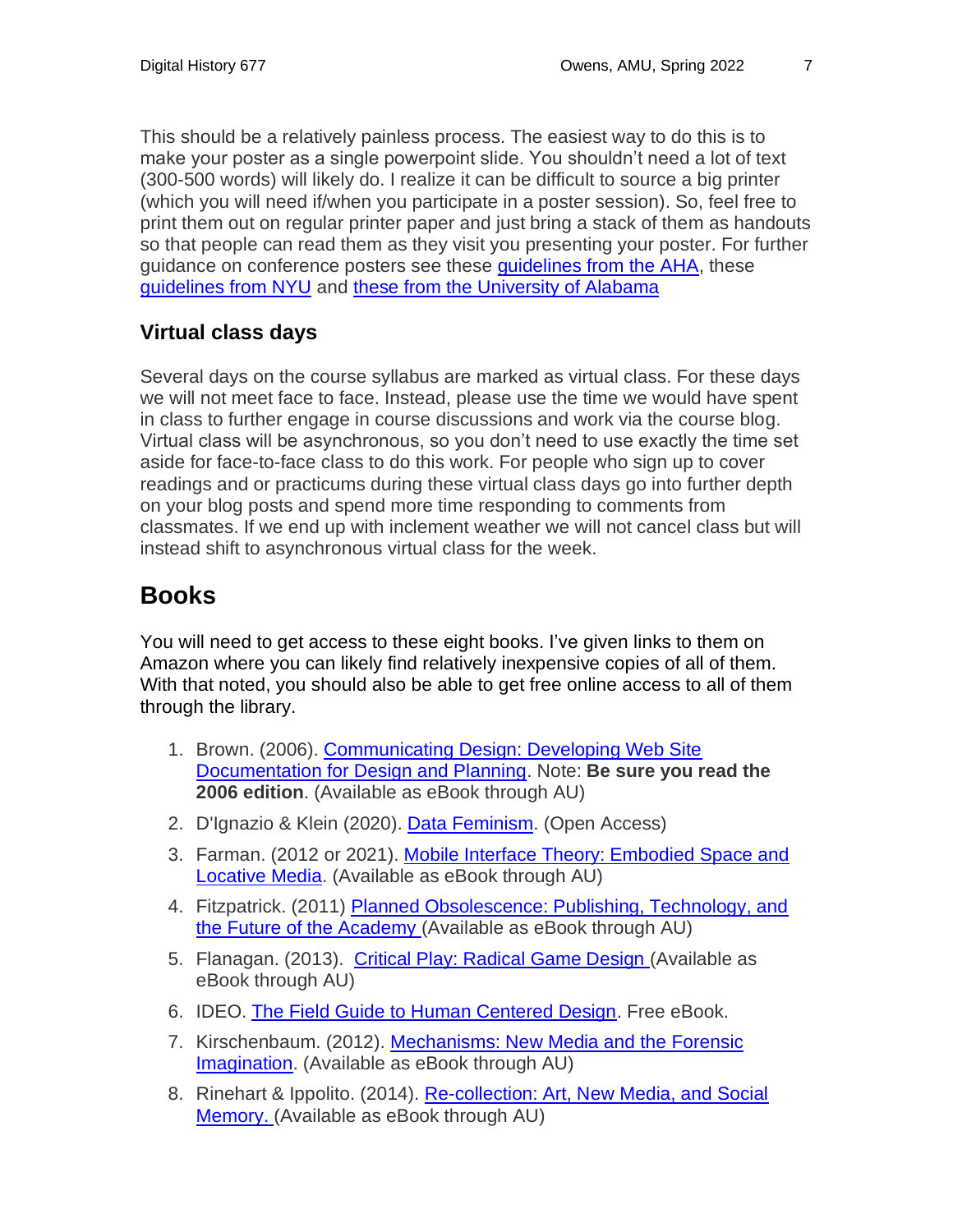# **Week By Week Course Schedule**

### **Becoming digital public historians (Week of Jan 12)**

This is our first class; we will introduce ourselves to each other and spend a lot of time reviewing the syllabus. I will make sure everyone leaves with an understanding of how to register, post and work with the course blog. By the end of class everyone will have signed up for the weeks they are blogging/presenting on. We will then take a bit of time to quickly read short posts about blogging as an academic practice.

In Class Readings for discussion

- 1. Cohen, ["Professors, Start Your Blogs"](http://www.dancohen.org/2006/08/21/professors-start-your-blogs/)
- 2. Posner & Croxall, ["Creating Your Web Presence: A Primer for Academics"](https://www.chronicle.com/blogs/profhacker/creating-your-web-presence-a-primer-for-academics/30458)
- 3. Scheinfeldt, [Brand Name Scholar](http://foundhistory.org/digital-humanities/brand-name-scholar/)

## **Defining digital history (Week of Jan 19)**

This week is largely about developing a perspective on what people mean when they say "digital history" and more broadly "digital humanities." It's also about what the stakes in all this are. Across all of the readings consider both the arguments and the genre of writing they are being presented in. Format and genre are critical components of our work this semester and the differences between blogging, books and articles are as much on the table for discussion as the points in these pieces. PhillaPlace is an example of the kind of projects folks are creating in digital history and Wordle is here as a kind of toy for starting to think about visualizing texts and the possibility of visualization as a mode of history communication.

#### *Assignment Due: Intro Blog Posts*

#### **Readings**

- 1. Cohen & Rosenzweig, *Digital History*, [Introduction,](http://chnm.gmu.edu/digitalhistory/introduction/) [Ch.](http://chnm.gmu.edu/digitalhistory/exploring/) 1
- 2. Rosenzweig, Can History be Open Source? [Wikipedia](https://web.archive.org/web/20090430201444/http:/chnm.gmu.edu:80/resources/essays/d/42) and the Future of the [Past](https://web.archive.org/web/20090430201444/http:/chnm.gmu.edu:80/resources/essays/d/42)
- 3. Leon, [Returning Women to the History of Digital History](https://www.6floors.org/bracket/2016/03/07/returning-women-to-the-history-of-digital-history/)
- 4. Onion, [Snapshots of History: Wildly popular accounts like @HistoryInPics](http://www.slate.com/articles/life/history/2014/02/_historyinpics_historicalpics_history_pics_why_the_wildly_popular_twitter.html)  [are bad for history, bad for Twitter, and bad for you.](http://www.slate.com/articles/life/history/2014/02/_historyinpics_historicalpics_history_pics_why_the_wildly_popular_twitter.html)
- 5. Robertson, et. al. [Digital History and Argument](https://rrchnm.org/argument-white-paper/)
- 6. Edson, [Dark Matter: The dark matter of the Internet is open, social, peer](https://medium.com/@mpedson/dark-matter-a6c7430d84d1)[to-peer and read/write—and it's the future of museums](https://medium.com/@mpedson/dark-matter-a6c7430d84d1)
- 7. Frankle, More [Crowdsourced](http://futureofmuseums.blogspot.com/2011/07/more-crowdsourced-scholarship-citizen.html) Scholarship: Citizen History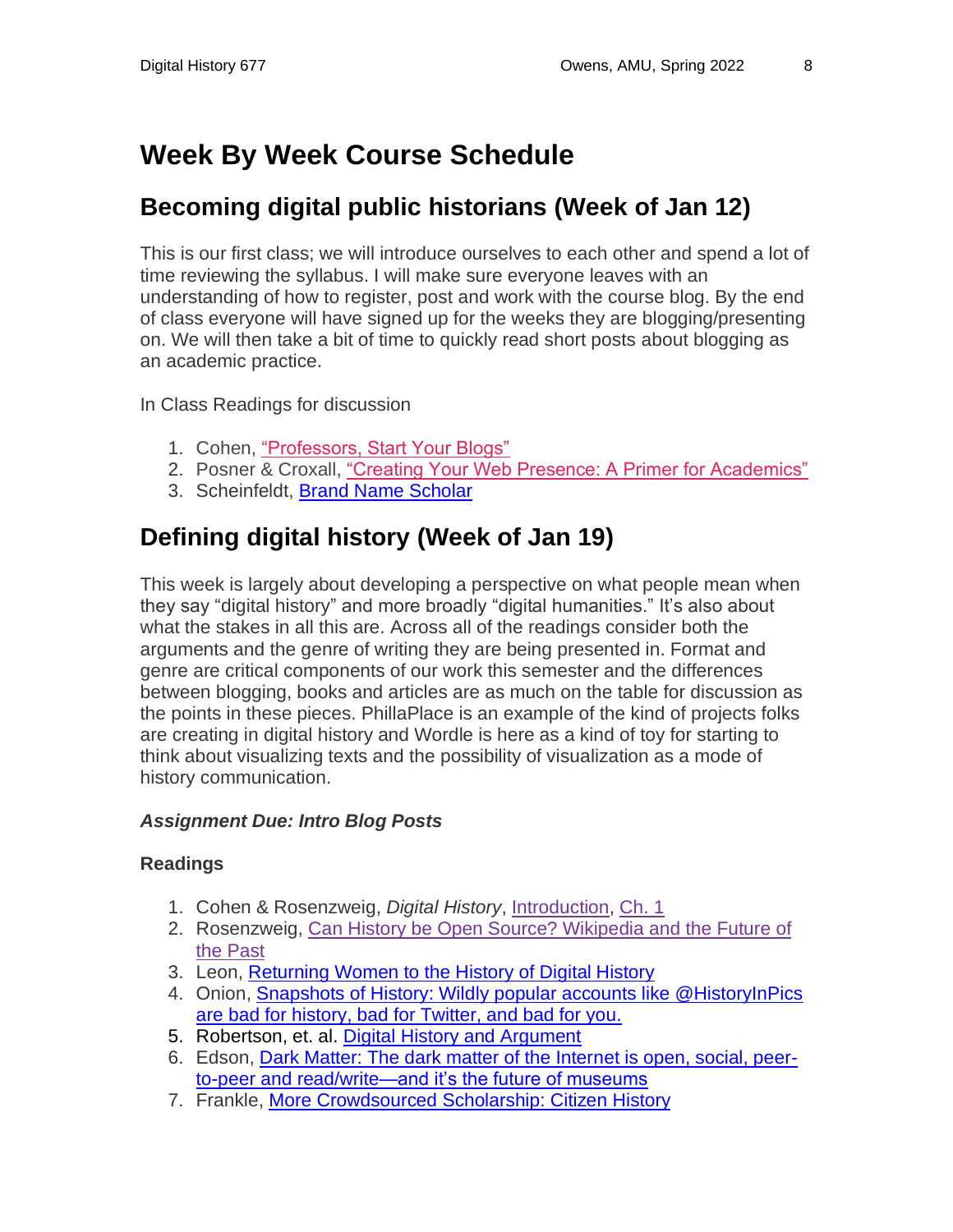#### **Practicums:**

- a) [HistoryPin:](https://www.historypin.org/en/) Show us how the site works, how to add pins, how to create tours, how small organizations are using it.
- b) [Crowd.loc.gov](https://crowd.loc.gov/) show how it works, explain some of the back story on it.
- c) [Wikipedia:](http://www.wikipedia.org/) how it works. Analyze three related Wikipedia pages and talk pages what their history is. Teach the class how to do this.

### **Data analysis: Distant reading, text analysis, visualization (Jan 26)**

One of the most active strands of digital history and the digital humanities more broadly focuses on computational analysis of texts and the interpretations of abstractions of those texts. For the most part, "texts" has meant words, but we starting to get into computational modes of engaging with images and audio too. This week is about all of that, in particular, under the heading of distant reading. Throughout this week's readings think both about the subject (visualization) and about the formats of the readings (blog posts, books, open review publications, etc.)

#### **Readings:**

- 1. D'Ignazio and Klein, Data Feminism
- 2. Jessop, Digital [Visualization](http://llc.oxfordjournals.org/content/23/3/281.abstract) as a Scholarly Activity
- 3. Guldi, [The History of Walking and the Digital Turn: Stride and Lounge in](http://www.journals.uchicago.edu/doi/full/10.1086/663350)  [London, 1808–1851](http://www.journals.uchicago.edu/doi/full/10.1086/663350)
- 4. Bevins, [Space, Nation, and the Triumph of Region: A View of the World](http://cameronblevins.org/downloads/Blevins_SpaceNationAndTheTriumphOfRegion_Color.pdf)  [from Houston](http://cameronblevins.org/downloads/Blevins_SpaceNationAndTheTriumphOfRegion_Color.pdf) and [Mining and Mapping the Production of Space: A View of](http://web.stanford.edu/group/spatialhistory/cgi-bin/site/pub.php?id=93)  [the World from Houston](http://web.stanford.edu/group/spatialhistory/cgi-bin/site/pub.php?id=93)
- 5. Blevins, [Topic Modeling Martha Ballard's Diary](http://www.cameronblevins.org/posts/topic-modeling-martha-ballards-diary/)

#### **Practicums:**

- a) [Voyant](https://voyant-tools.org/) Tools: Show us a bit of how it works, show us an example of how you might use it for historical research
- b) Time [Magazine](http://corpus.byu.edu/time/) Corpus of American English: Think about how this interface enables different kinds of questions. Show us some examples.
- c) [Google](https://books.google.com/ngrams) n-gram : Think about how this interface enables different kinds of questions. Show us some examples.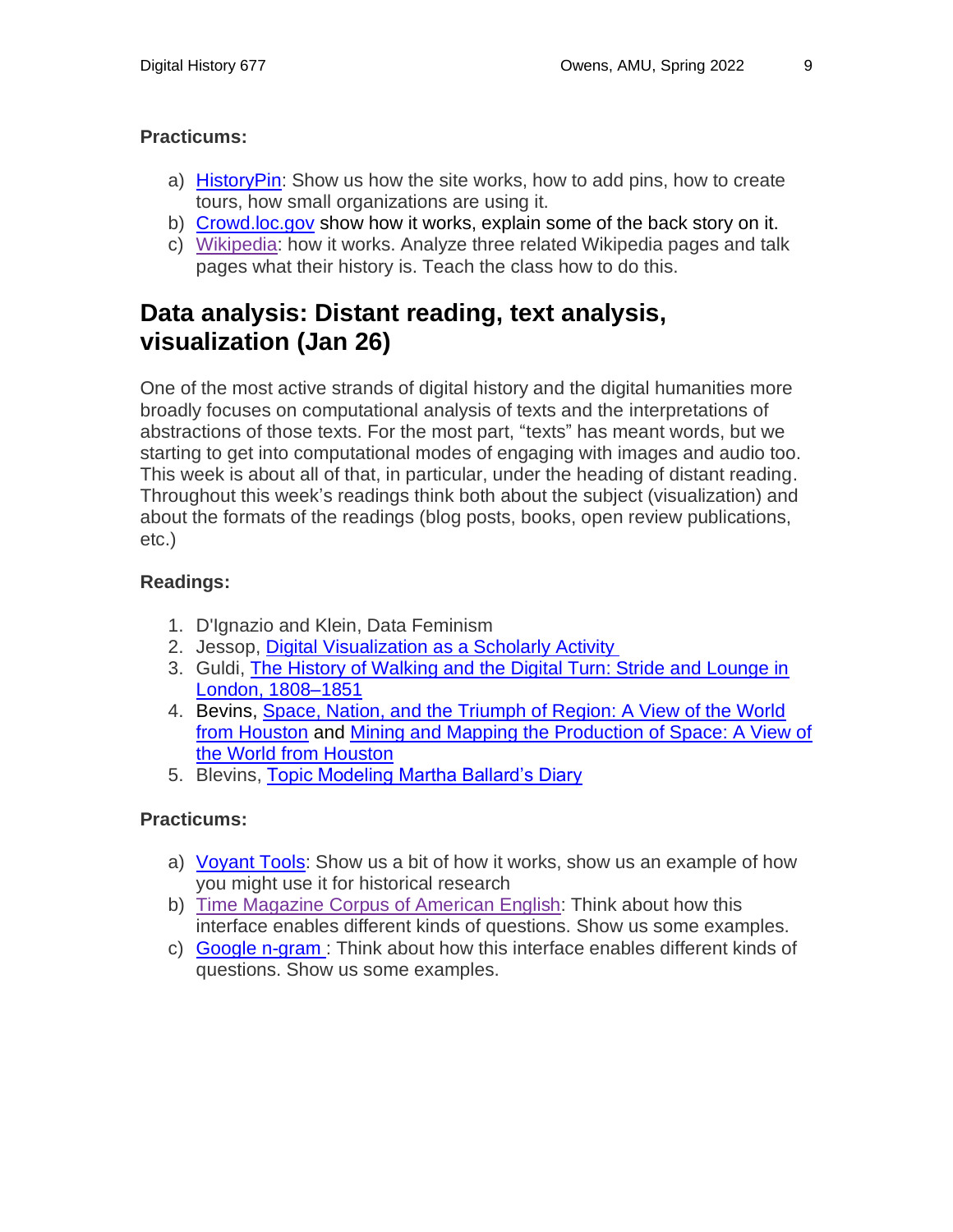# **"Project" as scholarly genre: Designing digital projects (Feb 2)**

It's likely that many of you don't have experience with planning and developing projects, in particular digital projects. So, this week is about planning projects and drafting the documents involved in making a digital project, in particular a web project, happen. Brown's book is our main text, providing a roadmap for what decisions get made when. The NEH guidelines contextualize the format for a project proposal in a humanities context. The section from *Digital\_Humanities*  offers consideration of "project" as a unit of scholarship. Kirshenbaum's piece get's at the vexing issue of sustainability. Scheinfeldt's explores differences between common digital collection platforms.

#### *Assignment Due: Print Project Proposals (400-800 Words posted to the Blog)*

#### **Readings:**

- 1. Brown, *Communicating Design*
- 2. IDEO, (2015) [The Field Guide to Human-Centered Design.](https://www.designkit.org/resources/1)
- 3. Burdick, Drucker, Luenfeld, Presner, Schnapp. Short Guide to the Digital Humanities Fundamentals p. 122-135 of Digital Humanities
- 4. Kirschenbaum, ["Done: Finishing Projects in the Digital Humanities"](http://www.digitalhumanities.org/dhq/vol/3/2/000037/000037.html)
- 5. [NEH Digital Humanities Advancement Grants](https://www.neh.gov/files/grants/digital-humanities-advancement-grants-jan-16-2018-edit.pdf) Focus on the narrative section and talk through one of the example proposal narratives.
- 6. Scheinfeldt, ["Omeka](http://www.foundhistory.org/2010/09/01/omeka-and-its-peers/) and Its Peers"

#### **Practicums**

- a) Practicum: [Omeka.net](http://www.omeka.net/) (See Posner, [Up and Running with Omeka](https://programminghistorian.org/lessons/up-and-running-with-omeka))
- b) Practicum[:WordPress.com:](http://wordpress.com/)

# **(Feb 9) No class, Start working on project**

#### *Assignment Due: Digital Project Proposals (400-800 Words Posted to the Blog)*

# **Proposal pitch week (Feb 16)**

Everyone in class is going to give the elevator pitch for the project that they intend to finish. No slides or anything. Just stand up, and in three minutes present the elevator pitch. Answer what you are going to do? Why it's worth doing? You'll explain how it is like things before, but also how it's different. It's important to be able to give the ["MTV Cops"](http://www.dancohen.org/2010/08/05/thoughts-on-one-week-one-tool/) level explanation of your work. So work on that. After discussing the proposals, we will use remaining time in this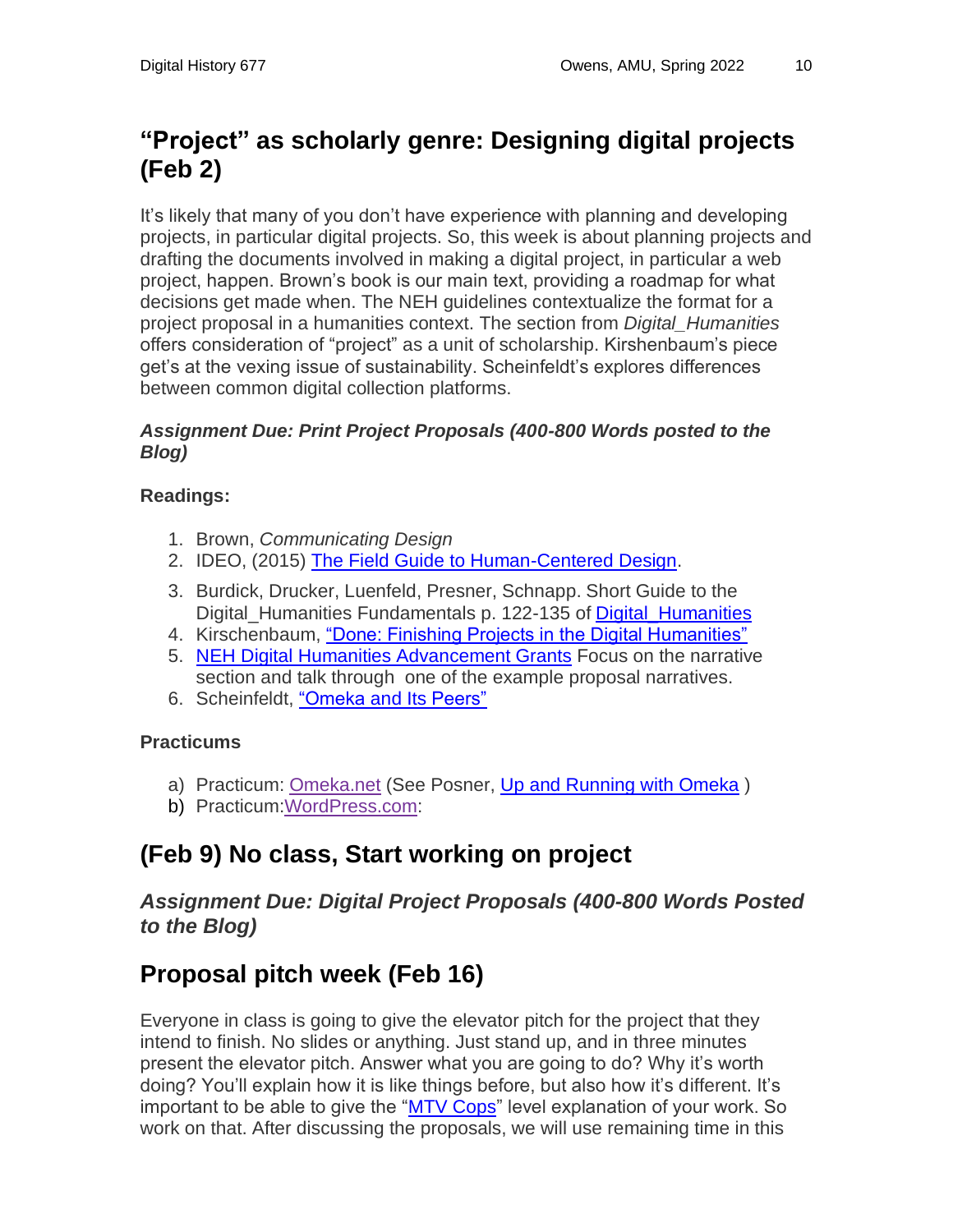session to check in on how the course is going. Think of it as a formative evaluation of the content and process of the course. It is great to get this kind of information in the middle so that it is still possible to tweak parts of the course going forward.

### **Digital audio: Oral history and sound studies (Virtual Class Feb 23)**

A huge area of work in history is oral history and at this point that is basically entirely a digital affair. This week we explore what it means to do oral [history](http://ohda.matrix.msu.edu/) in the [digital](http://ohda.matrix.msu.edu/) age. Aside from the great work tied up in that particular program, we need to think about how computational approaches to working with audio can change what it is that we do in this space (bring in some pop-up archive links). Similarly, it's critical to remember that all formats and media have histories and politics, hence why we are using this as an opportunity to better understand that through the introduction to Sterne's MP3: The Meaning of a Format.

#### **Readings**

- 1. Frisch, Oral History and the Digital [Revolution](http://www.randforce.com/ohreader_draft.pdf)
- 2. Boyd, Designing an Oral History Project: Initial [Questions](http://ohda.matrix.msu.edu/2012/06/designing-an-oral-history-project/) to Ask [Yourself,](http://ohda.matrix.msu.edu/2012/06/designing-an-oral-history-project/)
- 3. Van Malssen, Digital Video [Preservation](http://ohda.matrix.msu.edu/2012/06/digital-video-preservation-and-oral-history/) and Oral History
- 4. Sterne, [Format](http://www.scribd.com/doc/96153131/MP3-by-Jonathan-Sterne) Theory chapter of *MP3: The Meaning of a Format*
- 5. The [HiPSTAS](https://blogs.ischool.utexas.edu/hipstas/) website and their grant [proposal](http://www.neh.gov/files/grants/university_of_texas_institute_for_high_performance_sound_technologies.pdf)
- 6. Hsu, Digital [Ethnography](http://journalofdigitalhumanities.org/3-1/digital-ethnography-toward-augmented-empiricism-by-wendy-hsu/) Toward Augmented Empiricism: A New [Methodological](http://journalofdigitalhumanities.org/3-1/digital-ethnography-toward-augmented-empiricism-by-wendy-hsu/) Framework

#### **Practicum:**

- a) [Audacity](http://audacity.sourceforge.net/download/)
- b) [Soundcloud](https://soundcloud.com/)

# **Digital archives: What are & aren't they? (March 2)**

Public historians and other humanists have been exuberant about the possibility of providing broad public access to primary source documents and the contents of archives. In this context, the use of the term "digital archive" has become a bit fraught. With that said, there is some valuable productive friction in that fraughtness. Something useful is emerging in the blending of sources, analysis, and interpretations. This week we figure out what different folks mean by the term in different situations and explore some exemplars of different notions of digital archives and their potential as modes of scholarly output.

#### **Readings:**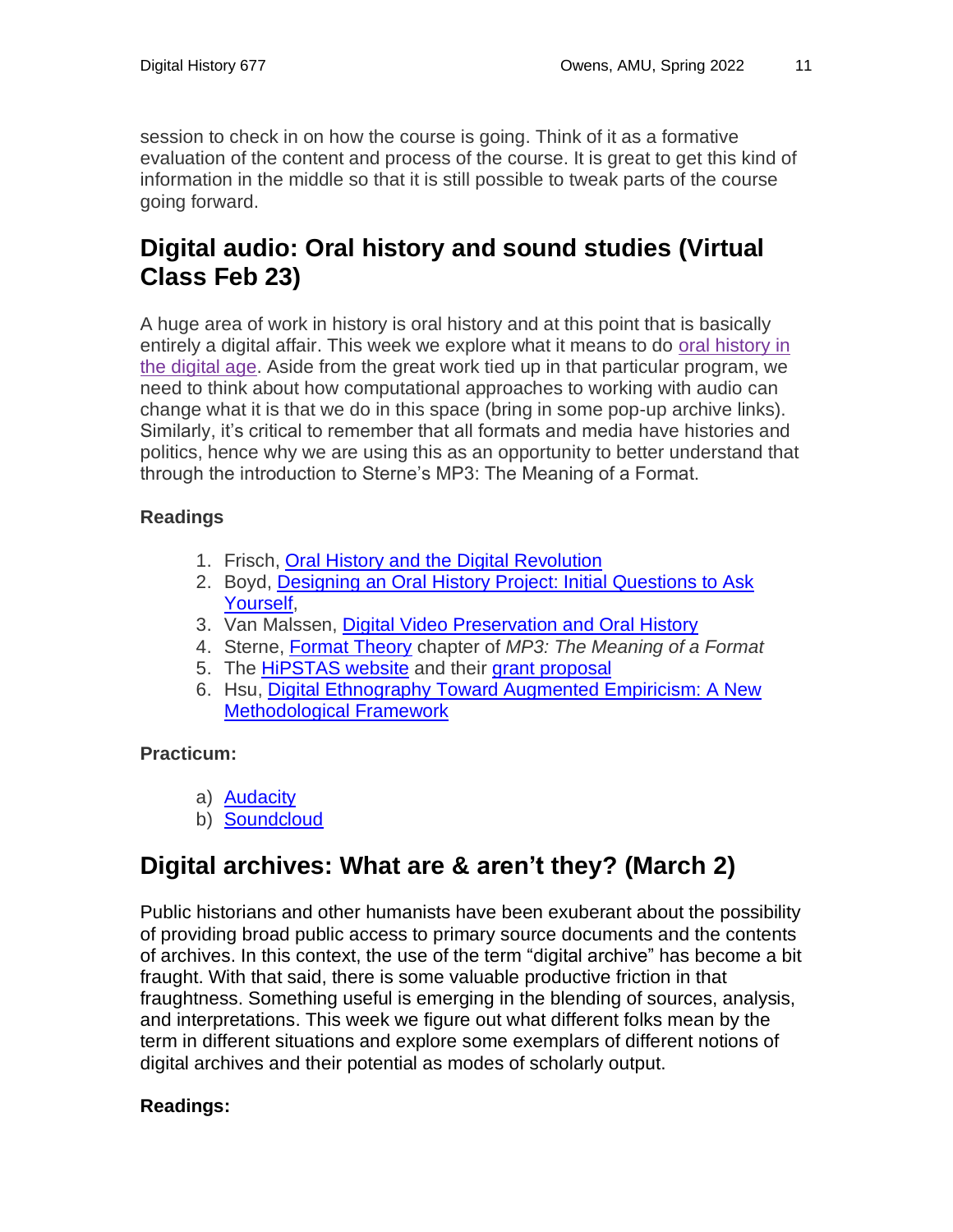- 1. Bailey, Disrespect des Fonds: Rethinking [Arrangement](http://www.archivejournal.net/issue/3/archives-remixed/disrespect-des-fonds-rethinking-arrangement-and-description-in-born-digital-archives/) and Description in [Born-Digital](http://www.archivejournal.net/issue/3/archives-remixed/disrespect-des-fonds-rethinking-arrangement-and-description-in-born-digital-archives/) Archives
- 2. Carbajal & Caswell, Critical Digital [Archives:](https://doi.org/10.1093/ahr/rhab359) A Review from Archival **[Studies](https://doi.org/10.1093/ahr/rhab359)**
- 3. Christen, K. Archival [challenges](http://dev.kimchristen.com/resources/saa_2008.pdf) and digital solutions in aboriginal [Australia.](http://dev.kimchristen.com/resources/saa_2008.pdf)
- 4. Drake, J. M. [#ArchivesForBlackLives:](https://medium.com/on-archivy/expanding-archivesforblacklives-to-traditional-archival-repositories-b88641e2daf6#.6w6jkmgul) Building a Community Archives of Police Violence in [Cleveland.](https://medium.com/on-archivy/expanding-archivesforblacklives-to-traditional-archival-repositories-b88641e2daf6#.6w6jkmgul)
- 5. McGann, The Rationale of [HyperText](http://www2.iath.virginia.edu/public/jjm2f/rationale.html)
- 6. Owens, [Digital Sources & Digital Archives: The Evidentiary Basis of Digital](https://osf.io/preprints/socarxiv/t5rdy/)  **[History](https://osf.io/preprints/socarxiv/t5rdy/)**

#### **Practicum:**

- a) [September](http://911digitalarchive.org/) 11th Digital Archive,
- b) [Bracero](http://braceroarchive.org/about) Archive
- c) The [Shelley-Godwin](http://shelleygodwinarchive.org/) Archive
- d) [Rossetti Archive](http://www.rossettiarchive.org/)

**Further Readings**

## **March 9 th (No Class Spring Break)**

### **Understanding Digital Content: Media, materiality & format (March 16)**

To really do digital history, we need a very solid understanding of what exactly digital stuff is. This week we try to figure out more about what digital things are. We likely all have a sense of what things like documents, spreadsheets and digital photos and videos are, but it is essential that we go beyond their appearance on the screen to understand a bit about what bits, bytes, files, and file formats are.

Readings:

- 1. Kirshenbaum, *Mechanisms* (Focus on the chapters 1, 2 & 3 pages 1-159)
- 2. Sterne, *[Analog](http://culturedigitally.org/wp-content/uploads/2016/07/Sterne-2016-Analog-Digital-Keywords-Peters-ed.pdf)* in Digital Keywords
- 3. Arms & Fleischhauer, [Digital Formats: Factors for Sustainability,](http://memory.loc.gov/ammem/techdocs/digform/Formats_IST05_paper.pdf)  [Functionality, and Quality](http://memory.loc.gov/ammem/techdocs/digform/Formats_IST05_paper.pdf)
- 4. Bailey, [TAGOKOR: Biography of an Electronic Record](http://www.archivejournal.net/issue/4/archives-remixed/tagokor-biography-of-an-electronic-record/)

#### **Practicum:**

a) Demo [Mystery](http://turbulence.org/Works/mystery/games.php) House: (Be able to explain what Kirshenbaum did with it in Mechanisms with the Hex-editor)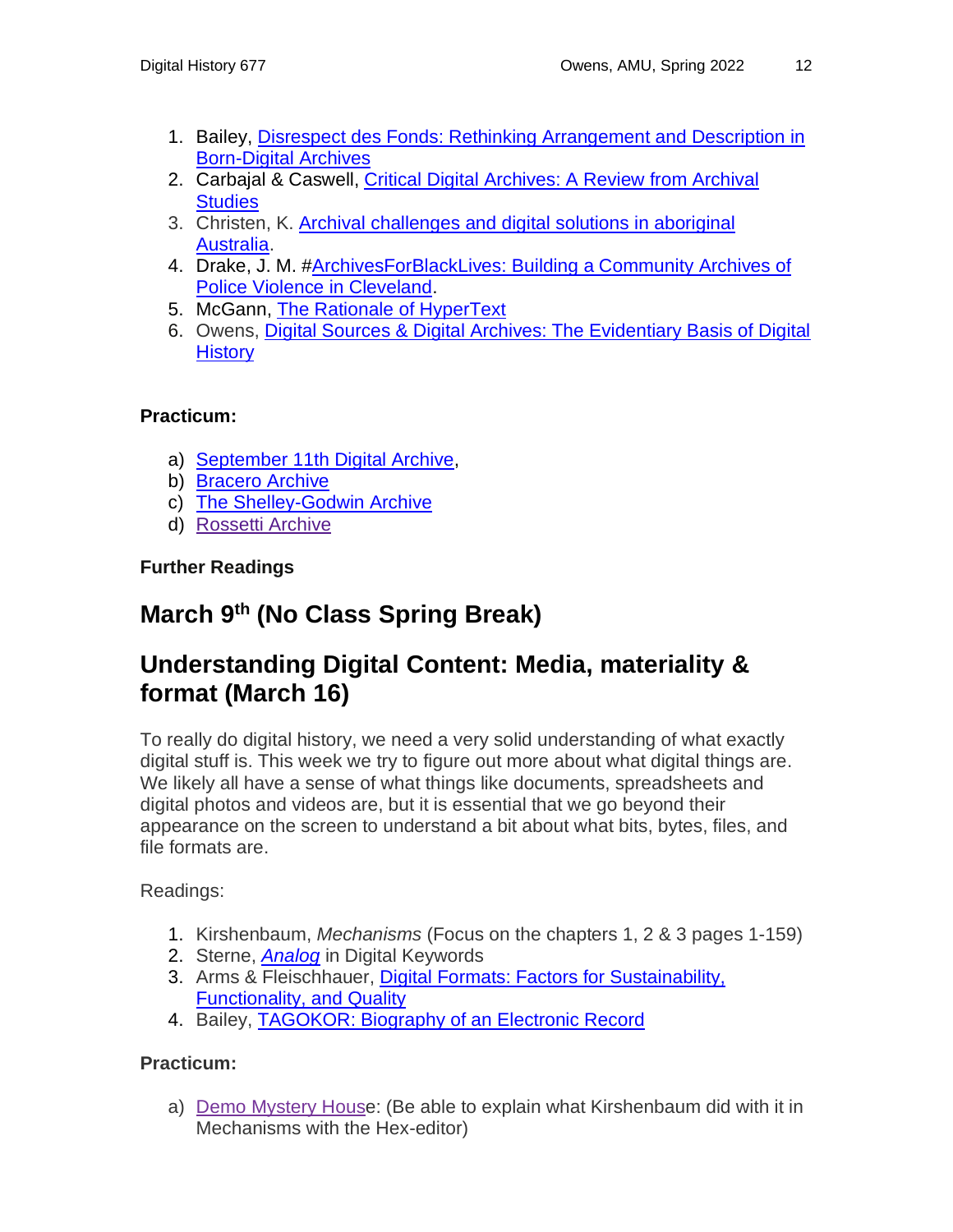b) [Glitch some audio and image files](http://blogs.loc.gov/digitalpreservation/2012/11/glitching-files-for-understanding-avoiding-screen-essentialism-in-three-easy-steps/) -> Show us how to do this and tell us what it means.

## **Digital exhibition, hypermedia narrative (March 23)**

What does it mean to collect and exhibit/present/interpret digital objects? This week we explore this issue across new media art, source code and digitized materials. Along with thinking through issues of presenting digital objects we also explore the potential of turning our interpretations and exhibitions over to the machines themselves.

#### **Readings**

- 1. Ippolito & Reinheart. *Re-collection: Art, New Media, and Social Memory* (focus on the chapter on social memory and on their suggestions at the end.)
- 2. Brennan, ["Getting to the Stuff: Digital Cultural Heritage Collections,](http://www.lotfortynine.org/2012/11/getting-to-the-stuff-digital-cultural-heritage-collections-absence-and-memory/)  [Absence, and Memory,"](http://www.lotfortynine.org/2012/11/getting-to-the-stuff-digital-cultural-heritage-collections-absence-and-memory/)
- 3. Chan & Cope Collecting the present: digital code and [collections](http://mw2014.museumsandtheweb.com/paper/collecting-the-present-digital-code-and-collections/)
- 4. Espenschied, Big Data, Little [Narration](http://rhizome.org/editorial/2014/oct/22/big-data-little-narration/)
- 5. Lubar, [Museum Bots: An](http://stevenlubar.wordpress.com/2014/08/22/museumbots-an-appreciation/) Appreciation

### **Mobile media, place & mapping (March 30th)**

Increasingly, the screens people are turning their attention to are in their hands and their pockets. In this vein, there is tremendous potential for mobile media and mobile media has a direct and clear connection to place and location. There are projects like the Museum from [Mainstreet](http://www.storiesfrommainstreet.org/pages/addyourstory.html) app and the Will to [Adorn](http://www.festival.si.edu/2013/Will_to_Adorn/gettheapp/) app that try to enable participatory collecting, projects like [Histories](http://mallhistory.org/) of the National [Mall](http://mallhistory.org/) that work to situate events in historic sites. This week we look at these, and related projects, and read *Mobile Interface Theory: [Embodied](http://www.amazon.com/Mobile-Interface-Theory-Embodied-Locative/dp/0415878918) Space and [Locative](http://www.amazon.com/Mobile-Interface-Theory-Embodied-Locative/dp/0415878918) Media* to add a theoretical layer/framework for thinking about this work. We haven't talked much about maps and place in general yet either, so we will also consider the "spatial turn" as one of the ongoing developments and areas of interest in digital history scholarship.

#### **Readings:**

- 1. Farman*, Mobile Interface Theory*
- 2. Durington & Collins, [New App City](http://savageminds.org/2014/10/16/new-app-city/)
- 3. Guldi, "What is the [Spatial](http://spatial.scholarslab.org/spatial-turn/what-is-the-spatial-turn/) Turn?" and the Spatial Turn in [History](http://spatial.scholarslab.org/spatial-turn/the-spatial-turn-in-history/index.html)
- 4. Leon, Brennan, Lester Mobile For [Museums](http://chnm.gmu.edu/labs/mobile-for-museums/)
- 5. Russick, A Place For Everything Museum Collections, [Technology,](https://medium.com/@johnrussick64/a-place-for-everything-6bb881c2cbe3) and the [Power](https://medium.com/@johnrussick64/a-place-for-everything-6bb881c2cbe3) of Place
- 6. Tebeau, [Listening to the City: Oral History and Place in the Digital Era](http://muse.jhu.edu/journals/oral_history_review/v040/40.1.tebeau.html)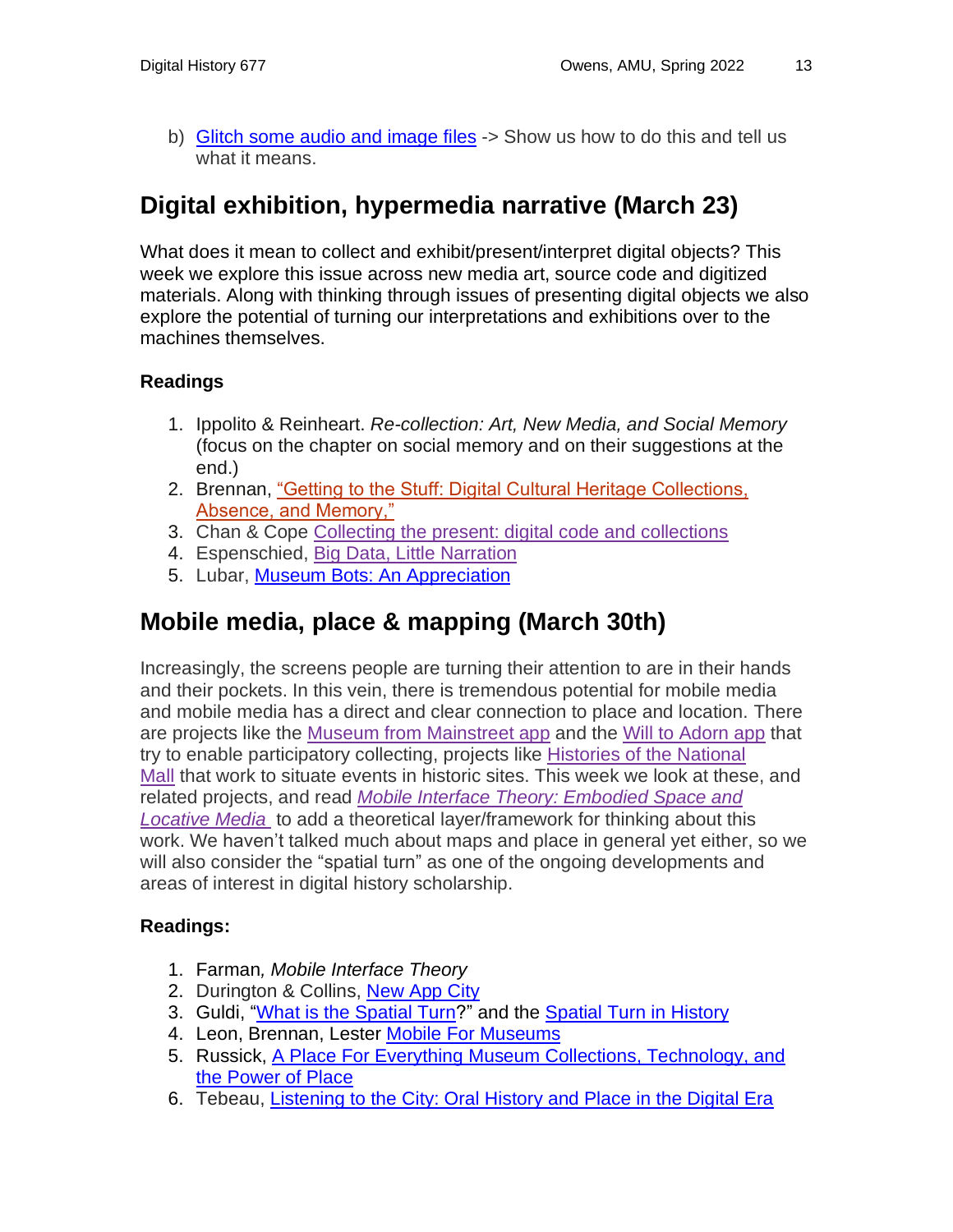#### **Practicums:**

- a) [Mall History](http://mallhistory.org/)
- b) [ARIS Games](http://arisgames.org/)
- c) [HistoryPin](https://www.historypin.org/)
- d) Museum from [Mainstreet](http://www.storiesfrommainstreet.org/pages/addyourstory.html) App
- e) Will to [Adorn](http://www.festival.si.edu/2013/Will_to_Adorn/gettheapp/) App

### **Playing the Past: Videogames, Interactivity & Action (April 6 Virtual Class):**

Videogames have rapidly become potent media for communicating ideas about the past. Historians, librarians and archivists have begun creating games and a range of interactive transmedia modes of communicating about the past. At the same time, many very successful commercial games, like Sid Mier's *Civilization*, *SimCity* or *Assassin's Creed* have invited a generation of players to enact or replay models of the past. In this session we will spend half of the class discussing Gee's book, which will help us unpack a range of ways to think about games and learning and how to read games and the other half discussing how ideas are represented and enacted in games that are specifically about the past.

*Project Drafts Due***:** For people writing papers this means a full draft of the paper, not a rough draft, a full well thought out draft of your paper. For people working on digital projects you should have at least a functional proof of concept, a roadmap for how and when you will finish the work on the project, and a revision of your proposal that moves from language about what it will do to what it is doing.

#### **Readings:**

- 1. Flanagan, *Critical Play*
- 2. Mir & Owens, Modeling Indigenous Peoples: Unpacking Ideology in [Sid Meier's Colonization](http://www.trevorowens.org/wp-content/uploads/2014/12/mir-owens-colonization-proof-2013.pdf)
- 3. Nakamaura, ["Gender and Race Online,](https://lnakamur.files.wordpress.com/2011/01/nakamura-dutton-internet-and-society-anthology-chapter.pdf)" Society and the Internet: How Networks of Information and Communication are Changing Our Lives, Mark Graham and William H. Dutton, Oxford University Press, 2014.
- 4. WNET, [Mission America Online Games about American History](http://www.neh.gov/files/grants/wnet_mission_america_onling_games_about_american_history.pdf) (this is a grant proposal, you should also read the [NEH Digital Programs for](https://www.neh.gov/grants/public/digital-projects-the-public)  [the Public](https://www.neh.gov/grants/public/digital-projects-the-public) grant guidelines for context)

#### **Practicums:**

- a) Playing and reading [Argument](http://www.icivics.org/games/argument-wars?redirect) Wars :
- b) Playing and reading [1066](http://www.channel4.com/history/microsites/0-9/1066/game/) :
- c) Playing and reading [Jamestown](http://www.historyglobe.com/jamestown/) Adventure :
- d) Playing and reading Cotton [Millionaire:](http://www.bbc.co.uk/history/british/victorians/launch_gms_cotton_millionaire.shtml)